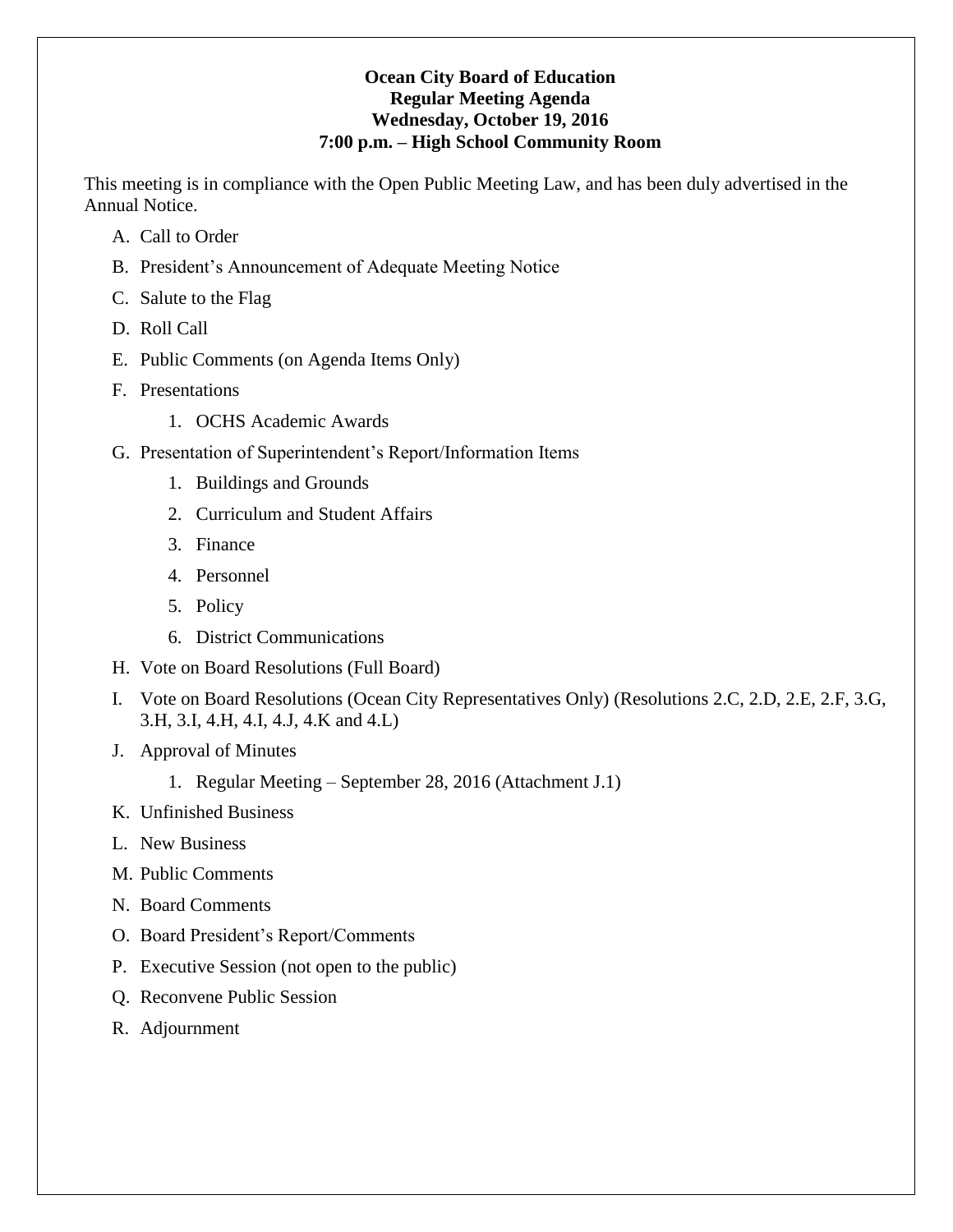### **OFFICE OF THE SUPERINTENDENT OF SCHOOLS**

**TO:** Ocean City Board of Education **FROM: Dr. Kathleen Taylor, Superintendent of Schools RE:** October 19, 2016 Regular Board Meeting

**MOTION:** Based on the recommendation of the Superintendent of Schools, the following resolutions are presented for formal approval by the Board of Education.

#### **1. Buildings and Grounds**

A. Use of Facilities

The Board approves the following request for the use of the High School:

| Requested By:<br>Use:<br>Dates/Times:<br>Room:<br>Fee: | Aramark<br>Prep for NJSBA Conference<br>October 24-26, 2016 (Mon-Wed), 8:00AM-5:00PM<br>Kitchen<br>\$810.00 |
|--------------------------------------------------------|-------------------------------------------------------------------------------------------------------------|
| Requested By:<br>Use:                                  | City of Ocean City Recreation Department<br>Men's Basketball League                                         |
| Date/Times:                                            | October 26, 2016 (Wed), 6:30PM-10:00PM                                                                      |
| Room:                                                  | Main Gym                                                                                                    |
| Fee:                                                   | No charge                                                                                                   |
| Requested By:                                          | Ocean City Jr. Wrestling                                                                                    |
| Use:                                                   | <b>Board Meetings</b>                                                                                       |
| Dates/Times:                                           | December 6, 2016, January 10, 2017, February 7, 2017 and February 28, 2017<br>(Tues), 6:00PM-6:30PM         |
| Room:                                                  | Classroom C105                                                                                              |
| Fee:                                                   | No charge                                                                                                   |
| Requested By:                                          | City of Ocean City                                                                                          |
| Use:                                                   | Dr. Martin Luther King Program                                                                              |
| Date/Times:                                            | January 14, 2017 (Sat), 8:00AM-4:00Pm                                                                       |
| Room:                                                  | Auditorium, Cafeteria and Kitchen                                                                           |
| Fee:                                                   | No charge                                                                                                   |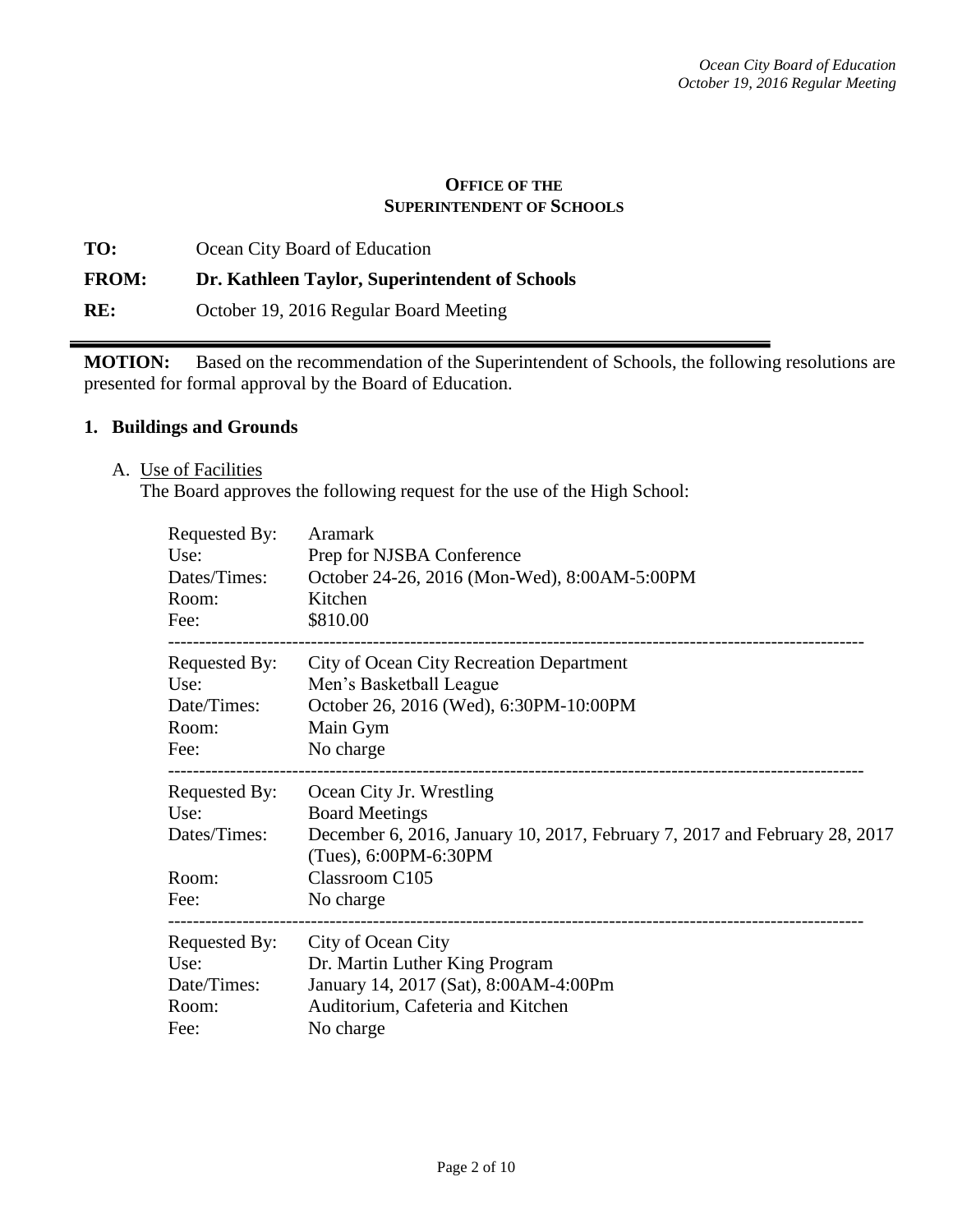| <b>Informational Items</b>                                 |                    |
|------------------------------------------------------------|--------------------|
| Fire Drills                                                |                    |
| Ocean City High School                                     | September 12, 2016 |
| Ocean City Intermediate School                             | September 8, 2016  |
| <b>Ocean City Primary School</b>                           | September 13, 2016 |
| <b>Security Drills</b>                                     |                    |
| Ocean City High School                                     | September 14, 2016 |
| Ocean City Intermediate School                             | September 14, 2016 |
| Ocean City Primary School                                  | September 14, 2016 |
| <b>School Bus Emergency Evacuation Drills (Attachment)</b> |                    |
| Ocean City High School                                     | October 4, 2016    |
| Ocean City Intermediate School October 4, 2016             |                    |
| Ocean City Primary School                                  | October 4, 2016    |
| iscussion                                                  |                    |

• Buildings and Grounds Committee Report – Mr. Oves, Chairperson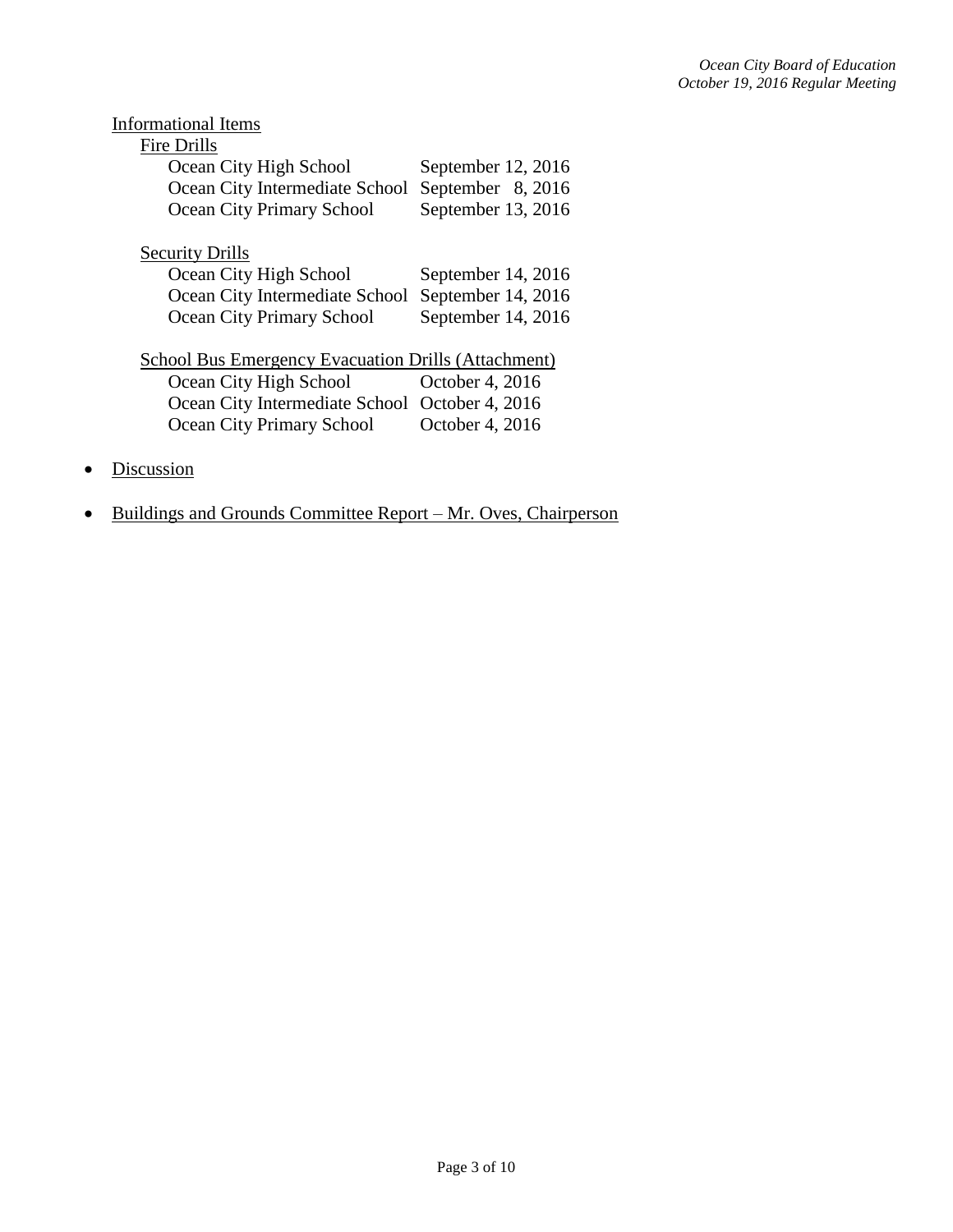### **2. Curriculum and Student Affairs**

- A. High School Field Trip Request (Attachment #2.A) The Board approves the attached High School Field Trip list.
- B. High School After-School Student Athletic Trainer Club The Board approved a High School Student Athletic Trainer Club. The program will help students interested in pursuing degrees in the health sciences and will be limited to students in  $11<sup>th</sup>$  and  $12<sup>th</sup>$ grades. The Club will be overseen by one volunteer advisor for the 2016-17 school year; therefore, there is no cost to the Board.
- C. Intermediate School Grant Application Submission **(Ocean City Representatives Only)** The Board authorizes the Intermediate School's submission of two grant applications, one to *Digital Wish* and one to *Donor Choose*. Both grant applications are to provide the Language Arts and Social Studies Departments with Chromebooks and carts/docking stations to achieve the 1:1 device status.
- D. Intermediate School Field Trip Request (Attachment #2.D) **(Ocean City Representatives Only)** The Board approves the attached Intermediate School Field Trip list.
- E. Intermediate School Extended Support Program for Students **(Ocean City Representatives Only)** The Board approves the Afterschool Help Program for Students in grades 4-8. The Program will run from mid-January to mid-April 2017. The cost of the Program is for 10 teachers @\$30/hour, not to exceed 150 hours or a total of \$4,500.
- F. Primary School Grant Application Submission **(Ocean City Representatives Only)** The Board authorizes the Primary School's submission of the Title I Arts – Integration Pilot Program17 AY07-H02 Grant. The grant will enable the Primary School to investigate and apply various research-based arts-integration techniques that serve as intervention strategies leading to increased student achievement and school improvement.

### Informational Items (Attachments) Out-of-School Suspension Reports for September 2016

- Discussion
- Curriculum and Student Affairs Committee Report Mrs. McAlister, Chairperson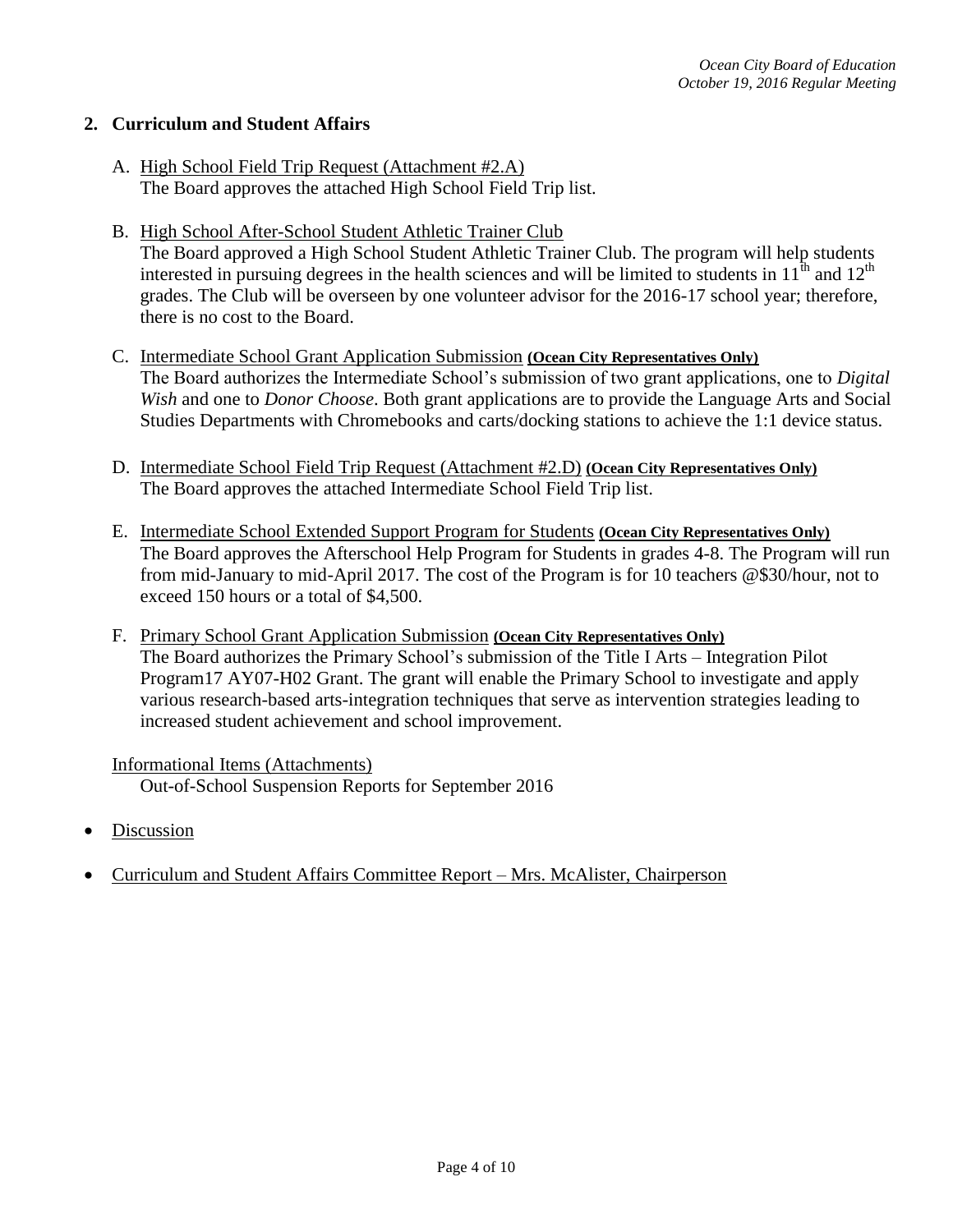## **3. Finance**

- A. Bill List (Attachment #3.A) The Board approves payment of bills for October 2016 in the amount of \$2,304,498.77.
- B. Travel & Expense Reimbursement (Attachment #3.B) The Board approves the October 2016 list of Board of Education Members and School District Staff travel and related expense reimbursements.
- C. Food Service Report (Attachment #3.C) The Board accepts the Food Service Monthly Finance Report for September 2016.
- D. Comprehensive Maintenance Plan and Form M-1 (Attachment #3.D) The Board approves the 2016-17 Comprehensive Maintenance Plan and the annual Maintenance Budget Amount Worksheet (Form M-1) and authorizes the School Business Administrator to file the plan and worksheet with the County Office per N.J.A.C. 6A:26A.
- E. US Communities Governmental Purchasing Alliance

The Board authorizes the lease of photocopiers to be obtained from Keystone Digital Imaging, Inc. (KDI) in accordance with the U.S. Communities Government Purchasing Alliance ("U.S. Communities") and The Fairfax County, Virginia contract for Multifunction Devices / Managed Print Services, Number 4400003732. The School Business Administrator is authorized to issue a purchase order(s) for said photo copiers in accordance with the terms of the U.S. Communities  $\&$ Fairfax County, Virginia contract Number 4400003732 as authorized by N.J.S.A. 52:34-6.2(b), PL 2011, c 139 and New Jersey Division of Local Government Services (DLGS) Local Finance Notice LFN 2012-10. The lease is a 60 month term for 23 Savin copiers with a monthly lease payment of \$2,698. Usage is billed on a cost per copy basis.

F. Grant Award

The Board accepts the 2016 BASF Science Education Grant in the amount of \$5,000 awarded to the High School for their proposal for Implementing a Comprehensive Marine Academy and their efforts to foster students' interest in the sciences.

### G. Tuition Contract Agreement **(Ocean City Representatives Only)**

The Board approves the 2016-17 Tuition Contract Agreement with the Lower Township Board of Education for one grade 5 student placed in a DCP&P resource family home and attending Lower Township Elementary School District effective September 6, 2016 in the amount of \$1,195.70 per month.

H. Donation **(Ocean City Representatives Only)**

The Board accepts a \$500 donation to the Intermediate School Student Activities Account/Boys and Girls Track teams from Parkhurst Distributing Company, Inc.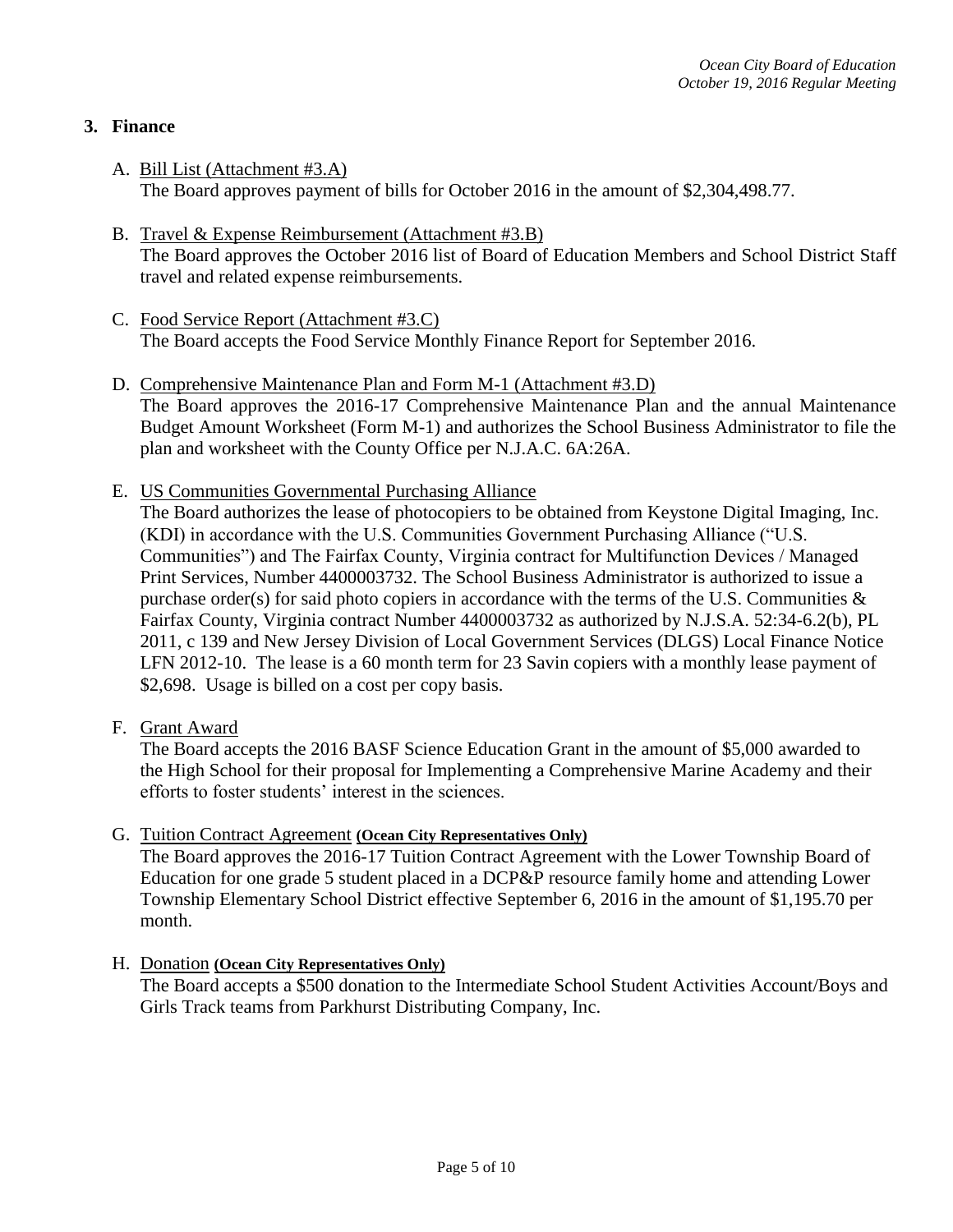## I. Donations **(Ocean City Representatives Only)**

The Board accepts the following donations from the Ocean City PTA for the Intermediate and Primary Schools:

| <b>Intermediate School</b>   |            |
|------------------------------|------------|
| Franklin Institute Assembly  | \$525.00   |
| <b>Heavy Duty Laminator</b>  | \$345.19   |
| Olympus Digital Voice        | \$84.78    |
|                              |            |
| Primary School               |            |
| Map in the Spanish Classroom | \$253.95   |
| 8 Computer Robots            | \$1,283.60 |
| <b>3D Printing Filaments</b> | \$266.97   |

# • Discussion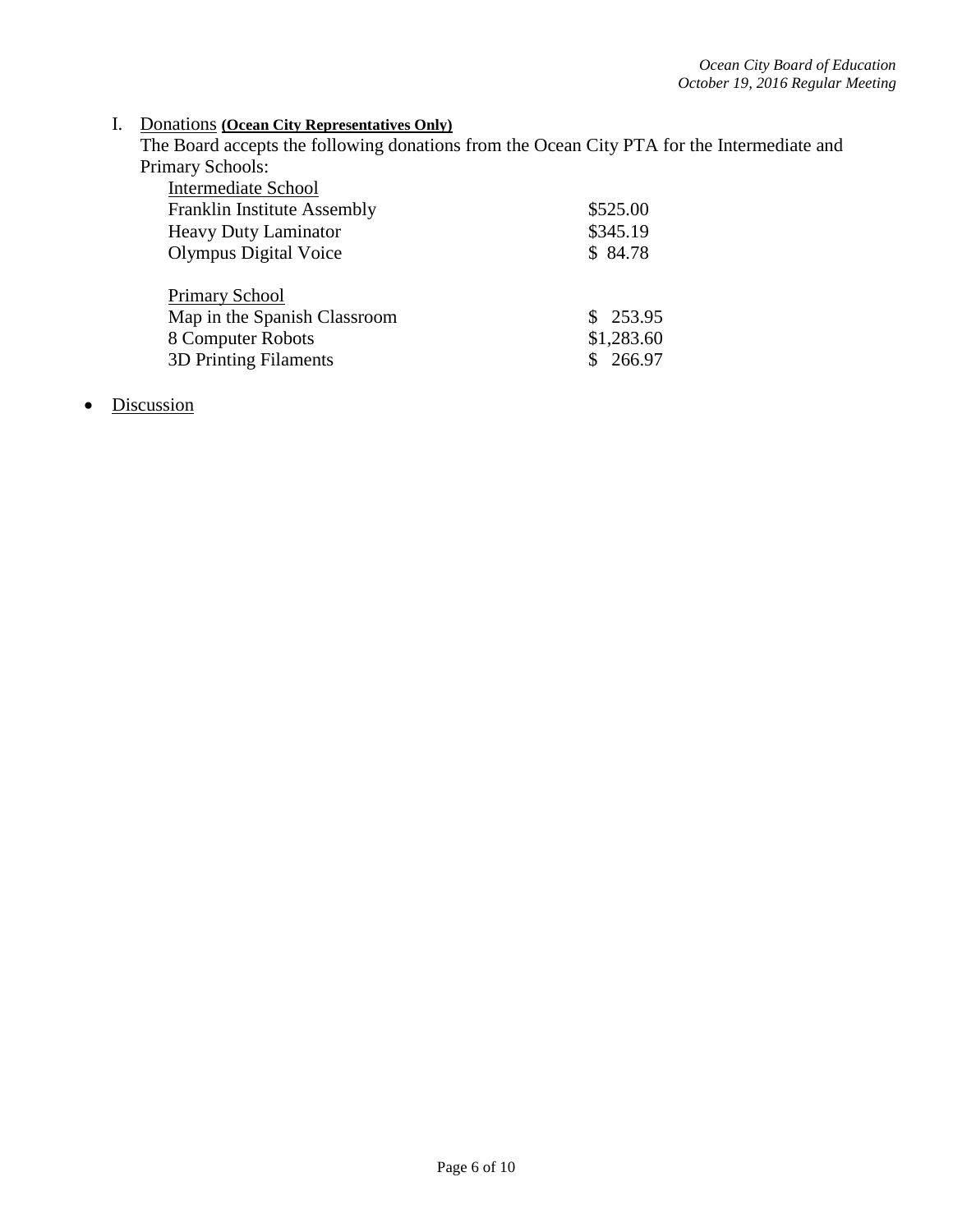- **4. Personnel** (All motions are upon Superintendent's recommendation:)
	- A. Substitutes and Sporting Event Workers (Attachment #4.A) roll call vote The Board approves the attached criminal history approved/HIB trained substitutes and sporting event workers for the 2016-17 school year.
	- B. New Job Descriptions (Attachment #4.B) roll call vote The Board approves the attached job descriptions for the following: Event Cashier Event Ticket Collector Event Security Person Event Site Manager Co-Curricular Activity/Club Advisor Co-Curricular Activity Volunteer Advisor
	- C. Superintendent's Goals roll call vote

The Board approves the following Superintendent's goals, which have been approved by the Interim Executive County Superintendent, for the 2016-17 school year:

- Goal # 1 To improve the School District's cyber-security profile and preparedness rating by one category on the Consortium for School Networking Security Rubric and Planning Grid.
- Goal # 2 To examine a wide-range of digital tools and practices in order to develop a digital migration plan designed to strengthen students' learning experiences and improve educational outcomes. Goal # 3 – To address and establish learning patterns in closing the achievement gap of students in grades  $3^{rd} - 8^{th}$ .
- D. High School Coach and Stipend roll call vote The Board approves Daniel Calhoun, assistant wrestling coach, at a stipend of \$5,135, for the 2016-17 school year.
- E. High School Volunteer Coach roll call vote The Board approves Dane Tabano, volunteer wrestling coach, for the 2016-17 school year.
- F. High School Volunteer Co-Curricular Activity Club Advisor roll call vote The Board approves Beth Kelly, as a volunteer co-curricular activity club advisor for the Student Athletic Trainer Club, for the 2016-17 school year.
- G. Leave of Absence High School Supportive Staff (Attachment #4.G) roll call vote The Board approves employee #2229, a paid leave of absence, effective September 29, 2016 through October 13, 2016 and a FMLA unpaid leave of absence, effective October 14, 2016 through October 31, 2016, with an expected return date of November 1, 2016.
- H. Revised Leave of Absence Intermediate School Certificated Staff (Attachment #4.H)– roll call vote (**Ocean City Representatives Only)** The Board approves employee #2903, a revised FMLA/NJFLA intermittent leave of absence, effective October 12, 2016 through October 25, 2016, December 9, 2016 through December 15, 2016, and January 2, 2017 through January 6, 2017.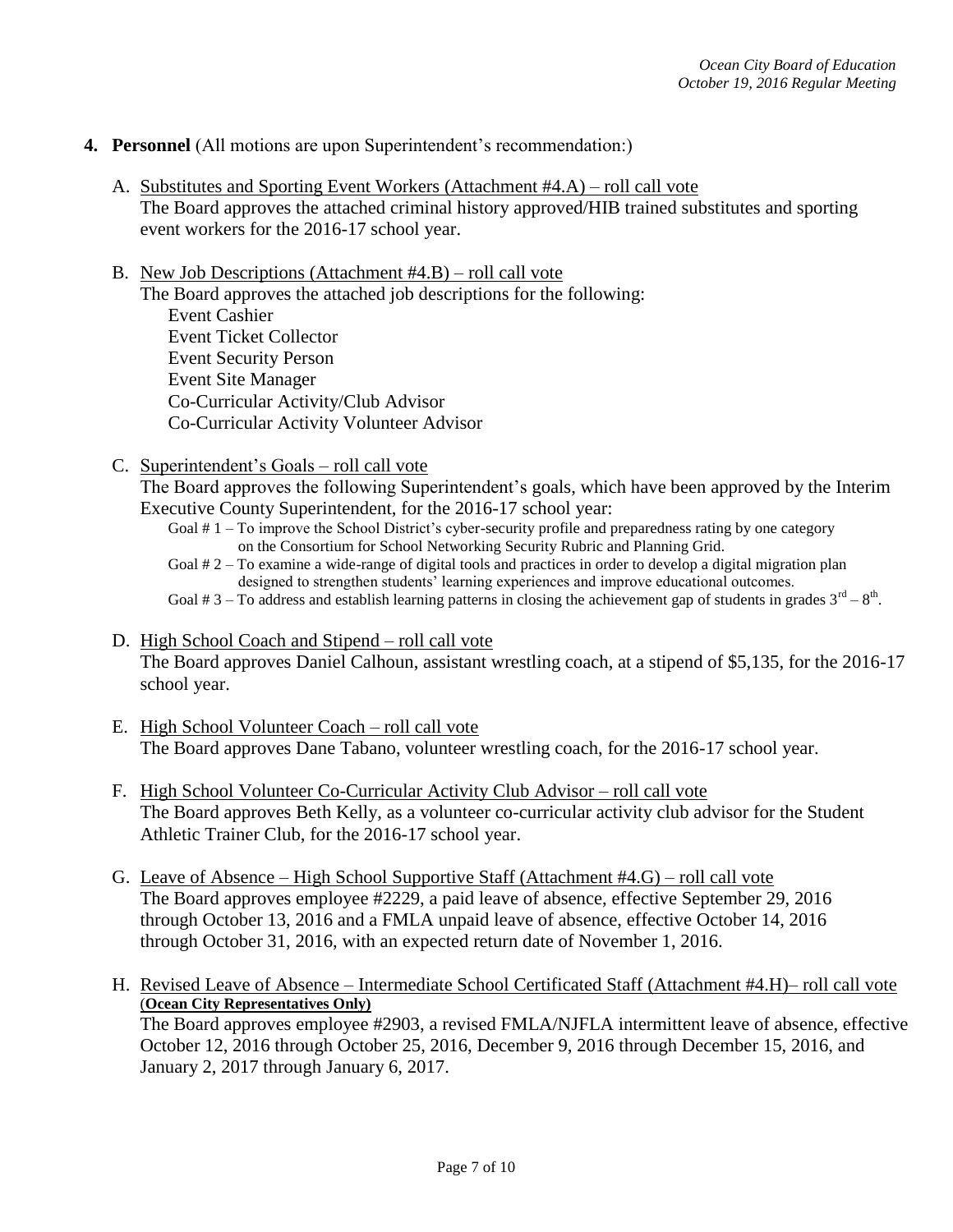- I. Intermediate School Site Monitor and Stipend roll call vote **(Ocean City Representatives Only)** The Board approves Andrew Benfer, Intermediate School site monitor for the Intermediate School Theater Camp 2-week program, at a stipend of \$30 per hour, not to exceed a total of 5-7 hours per week.
- J. Primary School Site Monitors and Stipends roll call vote **(Ocean City Representatives Only)** The Board approves Jennifer DeVlieger and Francesca Siligrini, Primary School site monitors for the Primary School Theater Camp 2-week program, at a stipend of \$30 per hour, not to exceed a total of 5-7 hours per week.
- K. Primary School EASE Program / After School Parental Involvement Teachers and Stipends (Attachment #4.K) – roll call vote **(Ocean City Representatives Only)** The Board approves the attached Primary School EASE Program / After School Parental Involvement teachers at a stipend of \$30 per hour, total program not to exceed 630 hours, or a total of \$18,900. All expenses will be paid for with FY2017 NCLB, Title I funding.
- L. Primary School Co-Curricular Activity Club Advisors and Stipends roll call vote **(Ocean City Representatives Only)** The Board revises the co-curricular activity club advisor for the Primary School Newspaper Club from Francesca Siligrini, level 1, at a stipend of \$1,798 to co-advisors Francesca Siligrini and Randall Kohr, ½ of level 1, at a stipend of \$899 each.
- Discussion
- Negotiations Committee Report Mr. Bauer, Chairperson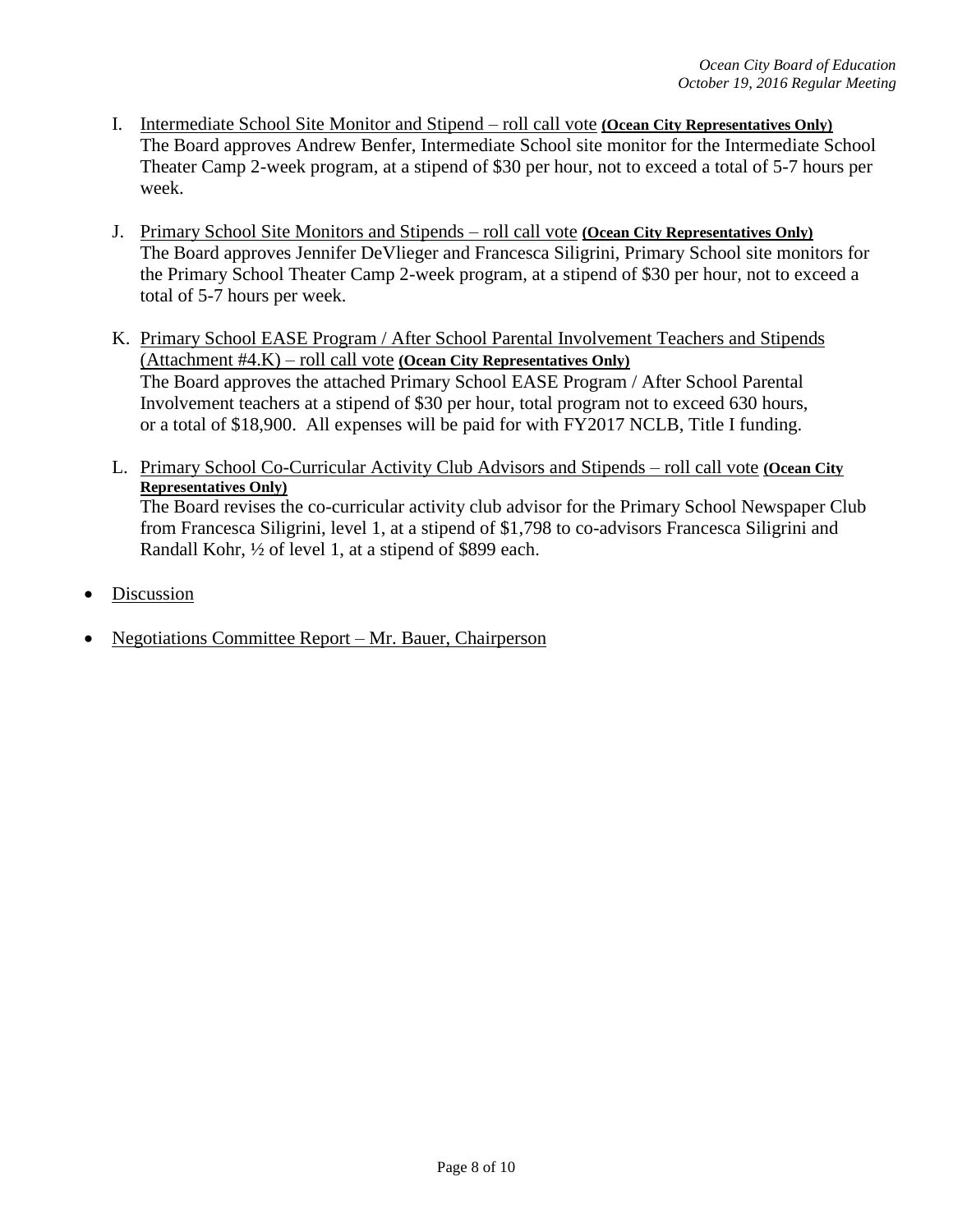## **5. Policy**

A. Policy –  $1^{st}$  Reading (Attachment #5.A)

The Board approves the following replacements, additions and/or deletions to the Board Policy and/or Regulation Manuals.

- 9182 Co-Curricular Activity/Club Volunteer
- B. QSAC District Performance Review (Attachment #5.B)

The Board approves the accuracy and submission of the attached New Jersey Quality Single Accountability Continuum (QSAC) District Performance Review for the 2016-17 school year for the following categories for the New Jersey Department of Education:

| 89%  |
|------|
| 100% |
| 100% |
| 100% |
| 100% |
|      |

C. QSAC Statement of Assurance (Attachment #5.C)

The Board approves the accuracy and submission of the attached New Jersey Quality Single Accountability Continuum (QSAC) Statement of Assurance (SOA) for the 2016-17 school year for the following categories to the New Jersey Department of Education.

| <b>Instruction and Program</b> | 100% |
|--------------------------------|------|
| <b>Fiscal Management</b>       | 100% |
| Governance                     | 100% |
| Operations                     | 100% |
| Personnel                      | 100% |

- Discussion
- Policy Committee Report Mrs. Prettyman, Chairperson